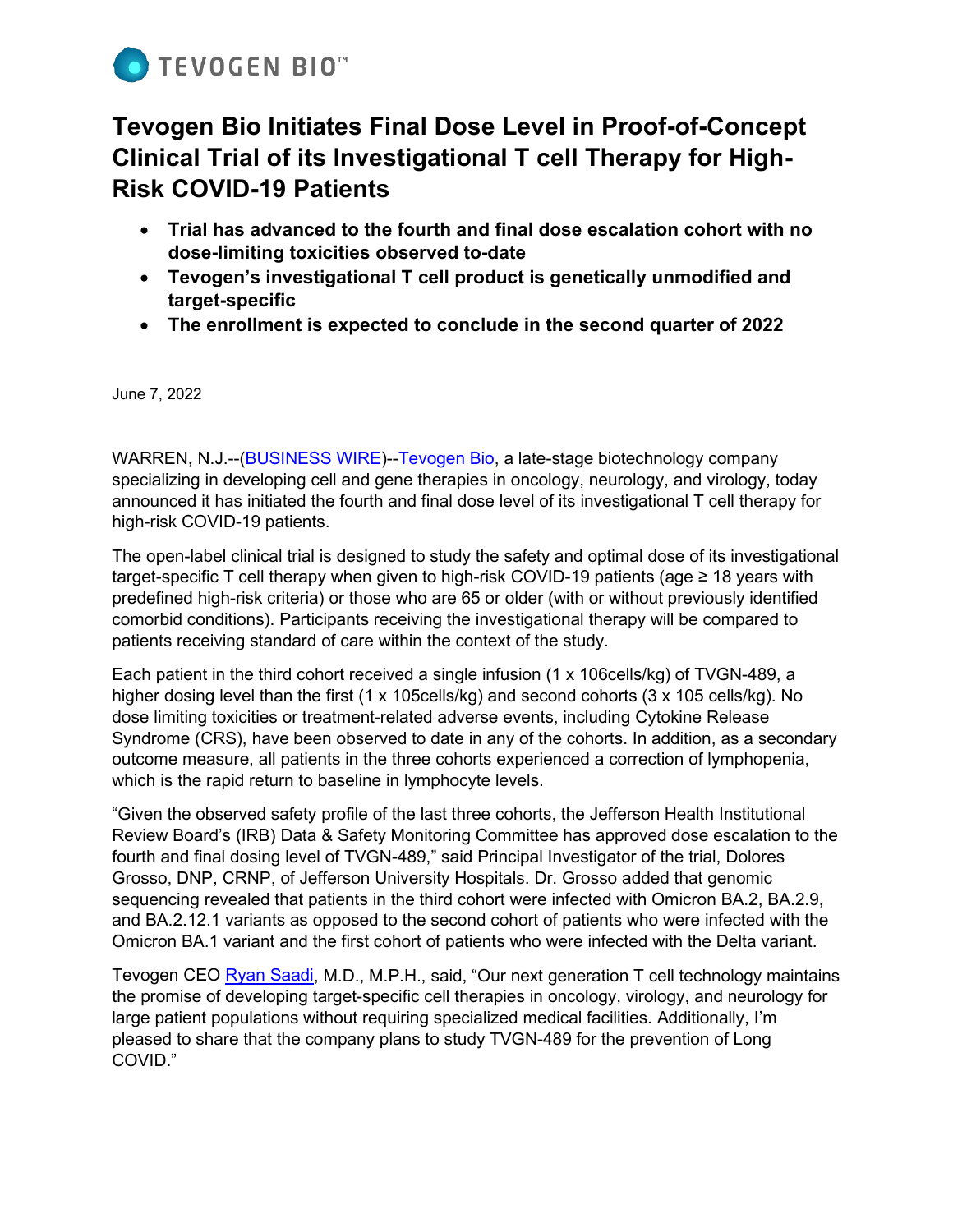### **About Tevogen's Next Generation Precision T Cell Platform**

Tevogen's next generation precision T cell platform is designed to provide increased specificity to eliminate malignant and viral infected cells, while allowing healthy cells to remain intact. Targets are selected in advance with the goal of overcoming mutational capacity of cancer cells and viruses.

Tevogen is investigating its technology's potential to overcome the primary barriers to the broad application of personalized T cell therapies: potency, purity, production-at-scale, and patientpairing, without the limitations of current approaches. Tevogen's goal is to open the vast and unprecedented potential of developing personalized immunotherapies for large patient populations impacted by common cancers and viral infections.

The company's lead product, TVGN-489, is currently in a clinical trial for high-risk COVID-19 patients at Jefferson University Hospitals in Philadelphia. TVGN-489 is a highly purified, genetically unmodified SARS-CoV-2-specific cytotoxic CD8+ T lymphocyte (CTL) product, which is designed to detect targets spread across the entire viral genome.

## **About Tevogen Bio**

Tevogen Bio is driven by a team of distinguished scientists and highly experienced biopharmaceutical leaders who have successfully developed and commercialized multiple franchises. Tevogen's leadership believes that accessible personalized immunotherapies are the next frontier of medicine, and that disruptive business models are required to sustain medical innovation in the post-pandemic world.

### **Forward Looking Statements**

This press release contains certain forward-looking statements relating to Tevogen Bio™ Inc (the "Company") and its business. These statements are based on management's current expectations and beliefs as of the date of this release and are subject to a number of factors which involve known and unknown risks, delays, uncertainties and other factors not under the Company's control that may cause actual results, performance or achievements to be materially different from the results, performance or other expectations implied by these forward-looking statements. Forward-looking statements can sometimes be identified by terminology such as "may," "will," "should," "intend," "expect," "believe," "potential," "possible," or their negatives or comparable terminology, as well as other words and expressions referencing future events, conditions, or circumstances. In any forward-looking statement in which the Company expresses an expectation or belief as to future results, there can be no assurance that the statement or expectation or belief will be achieved. Various factors may cause differences between the Company's expectations and actual results, including, among others: the Company's limited operating history; uncertainties inherent in the execution, cost and completion of preclinical studies and clinical trials; risks related to regulatory review and approval and commercial development; risks associated with intellectual property protection; and risks related to matters that could affect the Company's future financial results, including the commercial potential, sales, and pricing of the Company's products. Except as required by law,